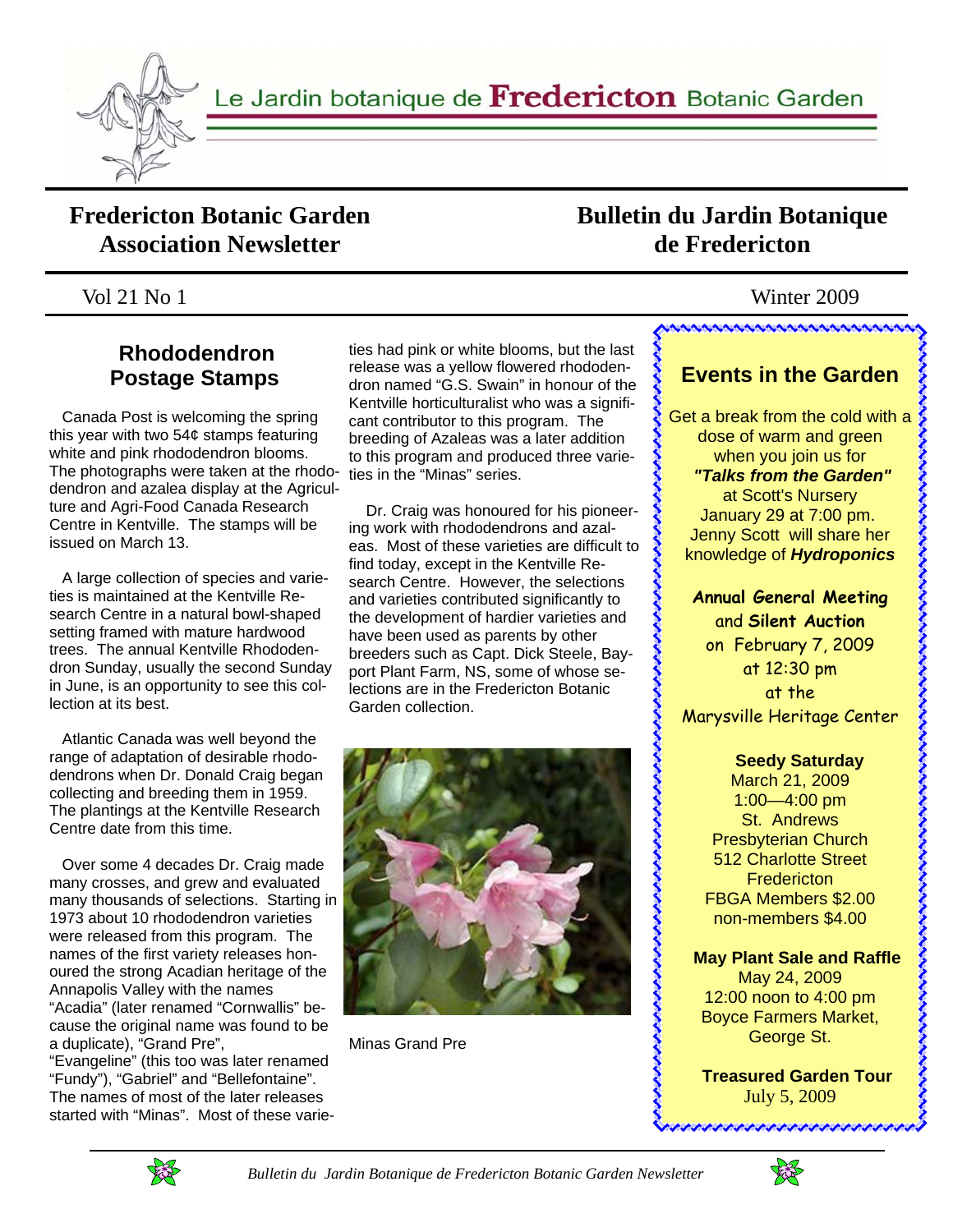*Following are sections of the FBGA by-laws with proposals for amendments, to be presented to the AGM in February 2009. Those words proposed to be removed are crossed out and additions are in italics and underlined. An apparent error in numbering from Article 8 onward has also been corrected. Other numbering has been adjusted as required.* 

*The proposed changes have been prepared by Mike. Dillon, George Strunz and Graham Allen, in November/ December 2008.* 

#### **THE FREDERICTON BOTANIC GARDEN ASSOCIATION INC.**

#### **BY-LAWS**

#### Article 4 BOARD OF TRUSTEES

4.01 The property, business and affairs of the Association shall be managed by a body to be called the "Board of Trustees".

4.02 The Board of Trustees shall consist of twelve *nine elected members, except in 2009 not more than eleven elected members and in 2010 and 2011 not more*  than *ten elected* members of the Association elected as follows:

 a) at the inaugural meeting of the Association there shall be an election of a Board of Trustees, consisting of

- a) four members of the Association who shall hold office for a term of three years;
- four members of the Association who shall hold office for a term of two years, and
- c) four members of the Association who shall hold office for a term of one year.
- $\theta$  at each annual general meeting of the Association following the inaugural meeting, the members of the Association shall elect, for a term of three, *two or one* years each, four *enough* members of the Association to the Board of Trustees to replace those members whose term has expired *or have resigned, to make a Board of nine elected members. The lengths of the terms of the elected members shall be such that three members end their terms each year.*
- *b) The immediate Past President shall be a voting member of the Board of Trustees.*
- 4.03 At the first meeting of the Board of Trustees after the Annual General Meeting the Board of Trustees shall elect from among its members an executive composed of a President, Vice-President, Secretary and Treasurer in accordance with the provisions of Article 5. The election of President and Secretary on odd years and the election of Vice-President and Treasurer on even years.

4.05 A quorum shall consist of 50% plus one of *elected and voting* members of the Board for a meeting of the Board of Trustees.

*4.07 There shall be a Site Development Committee, the Chairman of which shall be a non-voting member of the Board of Trustees by virtue of the office. The powers of the Site Development Committee shall be assigned by the Board of Trustees within the limits of subsection 4.06.*

#### Article 5 OFFICERS

5.07 An Executive Director of the Association shall be a *non-voting* member of the Board of Trustees by virtue of the office.

### **The complete bylaws with proposed changes may be found on our website: http://frederictonbotanicgarden.com/FBGA\_Bylaws\_v5.pdf**



**"Talks in the Garden"** will be held at **Scott's Nursery** on the Lincoln Road at 7:00 pm on Thursday January 29, 2009**.** 

Jenny Scott will share her knowledge of *Hydroponics*

The Fredericton Botanic Garden Newsletter is published four times a year by the Fredericton Botanic Garden Association, Inc.

The FBGA is a registered charitable organization for tax purposes. The objectives of the FBGA are to guide the establishment of the Fredericton Botanic Garden and to foster an awareness and appreciation of plants.

To obtain information on membership and to become involved in FBGA activities please contact us: **506-452-9269** 

> **PO Box 57, Stn. A, Fredericton, NB E3B 4Y2 or fbga@nb.aibn.com Web: www.frederictonbotanicgarden.com**

*Fredericton Botanic Garden Association Board of Directors President - Jacques Paynter Vice-President - Aaron Savage Secretary - Carole Peacock Treasurer - Michael Dillon* 

*Norah Davidson-Wright Lucy Dyer Ruth Muldrew Brian Parker Bill Seabrook George Strunz* 



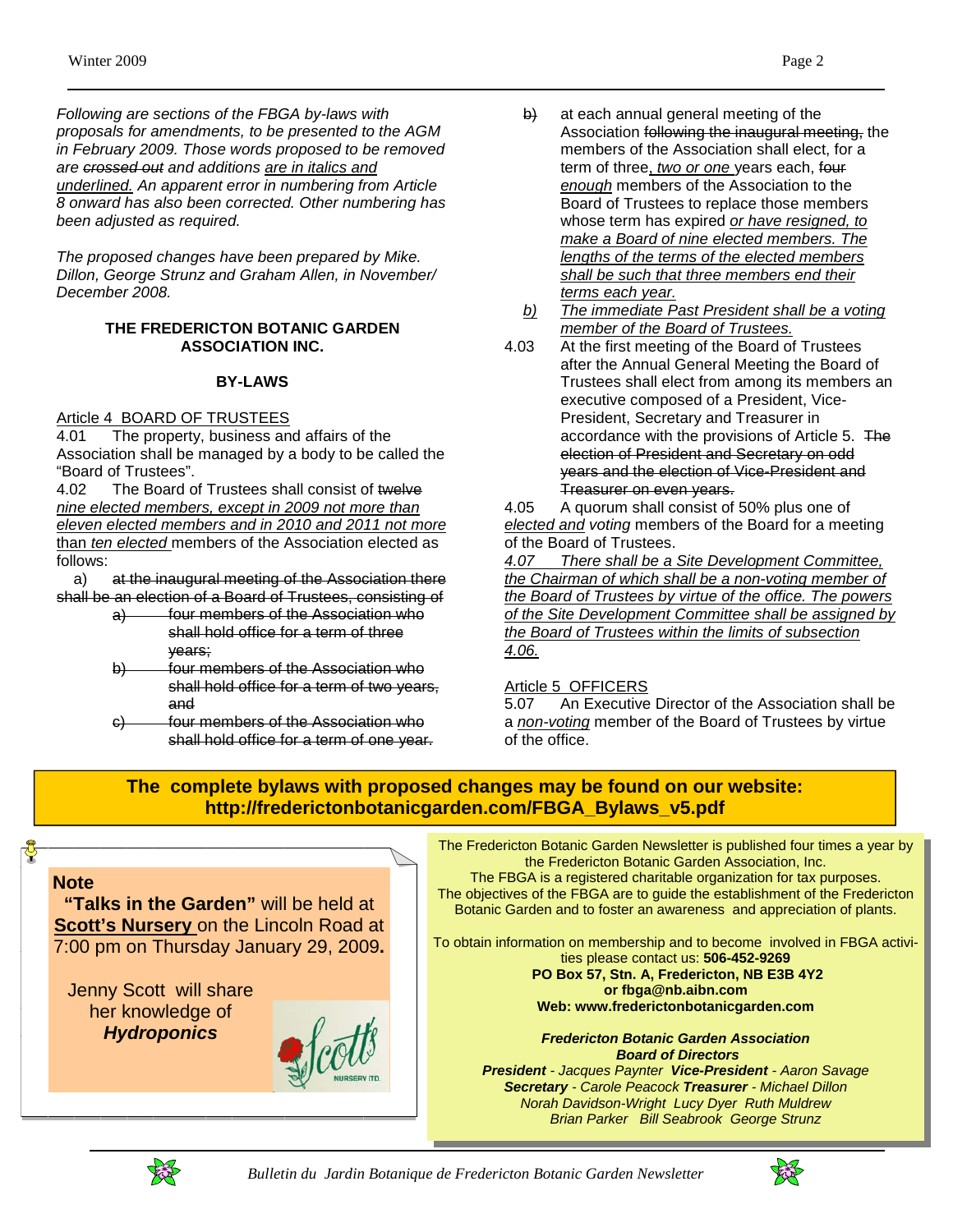## **On Saturday, February 7**

The Fredericton Botanic Garden Association is holding its 11th Annual Silent Auction. at the Marysville Heritage Centre on McGloin Street.

## **This is a request to the membership for donations to this event.**

We look forward to receiving the wonderful goods, services and refreshments that you plan to donate to the auction as you have in other years. We encourage you to bring friends, so there will be more competition in the bidding. This is one of our major fund raisers. I think they will enjoy themselves. As always, we will be serving our delicious and plentiful refreshments. There will be live entertainment, and an interesting special speaker. (Details of both to be revealed to you at a later date)

> **Auction items may be dropped off until Tuesday, February 3 at Carole Peacock's, 36 Alexandra Street at any time, but please call first 452-1016**

**If you are unable to drop your donations off, and would like to have them picked up, please contact Nancy at beltrand@rogers.ca or 459-8004 by Tuesday, February 3**

**If you can provide a plate of small sandwiches or sweets (finger food), please notify Wayne Beckett at 459-1494 or beckett@nbnet.nb.ca . He has kindly agreed to coordinate the refreshments.**

# Seedy Saturday, March 21, 2009

Fredericton's Seedy Saturday is sponsored by Seeds of Diversity Canada and the Fredericton Botanic Garden Association

St. Andrew's Presbyterian Church Hall, Charlotte Street, Fredericton Saturday, March 21, 1:00 p.m. to 4:00 p.m.

Please bring your seeds to swap. If you do not have seeds saved, come anyway, there will be plenty of seeds to share.

Refreshments will be served.

Contact: Jane Seabrook Tel: 506 459-7862, e-mail: seabrook@nb.sympatico.ca